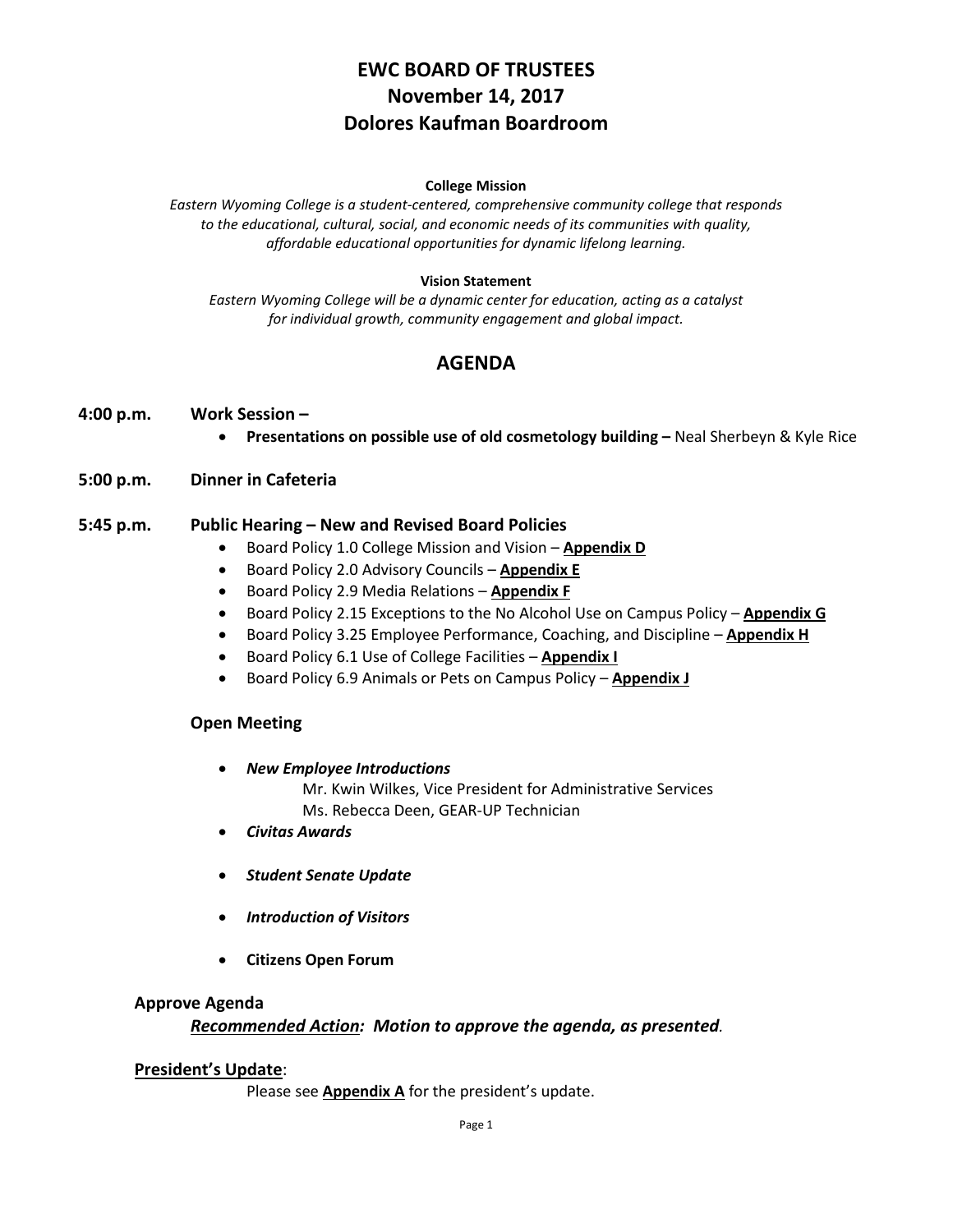### **Approve Consent Agenda** – **Appendix B**

• **Approve Minutes**: *Please see Appendix B1 for the minutes from the October 4, 2017 special meeting and executive session, the October 10, 2017 meeting and executive session, and the October 19, 2017 special meeting and executive session.*

*Prepared by Holly Branham, Executive Assistant to the President/Board of Trustees*

*Trustees, please contact Dr. Travers concerning any questions prior to the board meeting.*

*Recommended Action: Motion to approve the consent agenda, as presented.*

## **Action Items**

### **Approve Financial Report**

Please see **Appendix C** for the written financial report. *Prepared by Mr. Ron Laher, Vice President for Administrative Services*

### *Recommended Action: Motion to approve the financial report, as presented.*

### **Approve on Final Reading the Revisions to Board Policy 1.0 College Mission and Vision**

Please see **Appendix D** for a copy of the revised Policy. *Prepared by Holly Branham, Executive Assistant to the President/Board of Trustees*

### *Recommended Action: Motion to approve on final reading the revisions to Board Policy 1.0 College Mission and Vision, as presented*

### **Approve on Final Reading the Revisions to Board Policy 2.0 Advisory Councils**

The revisions to Board Policy 2.0 clarifies the three types of committees at Eastern Wyoming College and how those committees operate. The revised Policy can be found in **Appendix E**.

*Prepared by Holly Branham, Executive Assistant to the President/Board of Trustees*

## *Recommended Action: Motion to approve on final reading the revisions to Board Policy 2.0 Advisory Councils, as presented.*

### **Approve on Final Reading New Board Policy 2.9 Media Relations**

Please see **Appendix F** for Board Policy 2.9. *Prepared by Holly Branham, Executive Assistant to the President/Board of Trustees*

## *Recommended Action: Motion to approve on final reading new Board Policy 2.9 Media Relations, as presented.*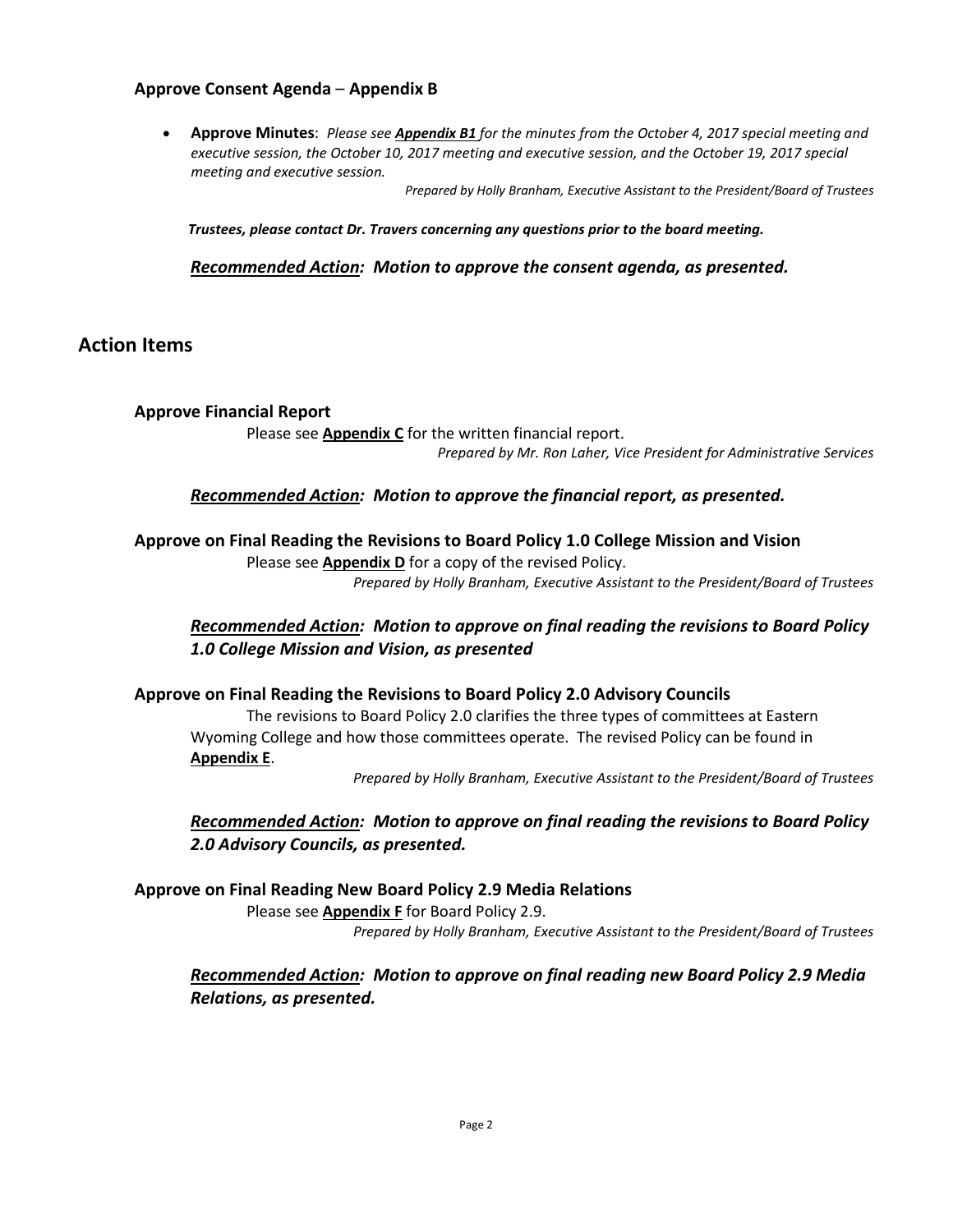## **Approve on Final Reading New Board Policy 2.15 Exceptions to the No Alcohol Use on Campus Policy**

**Appendix G** contains new Board Policy 2.15 which provides for the serving of alcohol at selected EWC events or guest events pending approval by the College President. In addition, the Policy will allow the use of alcohol as part of teaching a class.

*Prepared by Holly Branham, Executive Assistant to the President/Board of Trustees*

## *Recommended Action: Motion to approve on final reading new Board Policy 2.15 Exceptions to the No Alcohol Use on Campus Policy, as presented.*

## **Approve on Final Reading New Board Policy 3.25 Employee Performance, Coaching, and Discipline**

This new Board Policy and Administrative Rule provides for a systematic process relating to employee performance, coaching, and discipline. Since the first reading of this policy, several changes have been made as a result of employee feedback and for clarity. Those changes are reflected in yellow. Please see **Appendix H** for new Board Policy 3.25.

*Prepared by Holly Branham, Executive Assistant to the President/Board of Trustees*

## *Recommended Action: Motion to approve on final reading new Board Policy 3.25 Employee Performance, Coaching and Discipline, as presented.*

## **Approve on Final Reading Revisions to Board Policy 6.3 Use of College Facilities**

Revisions to Board Policy 6.3 further clarifies the use of college facilities by external groups as well as the internal college community. Originally, this was Board Policy 6.1 prior to renumbering the Business Services policies. Please see **Appendix I** for details. *Prepared by Holly Branham, Executive Assistant to the President/Board of Trustees*

## *Recommended Action: Motion to approve on final reading the revisions to Board Policy 6.3 Use of College Facilities, as presented.*

### **Approve on Final Reading the Revisions to Board Policy 6.9 Animals or Pets on Campus Policy**

The revisions to Board Policy 6.9 updates the Policy to include verbiage regarding Emotional Support Animals (ESA) and the process for requesting and registering the ESA. The revisions to the Policy can be found in **Appendix J**.

*Prepared by Holly Branham, Executive Assistant to the President/Board of Trustees*

## *Recommended Action: Motion to approve on final reading the revisions to Board Policy 6.9 Animals or Pets on Campus Policy, as presented.*

### **Approve Appointment of Residence Life Coordinator**

A recommendation will be hand-carried to the meeting.

*Prepared by Mr. Ed Meyer, Director of Human Resources*

## *Recommended Action: Motion to approve the appointment of a residence life coordinator, as presented.*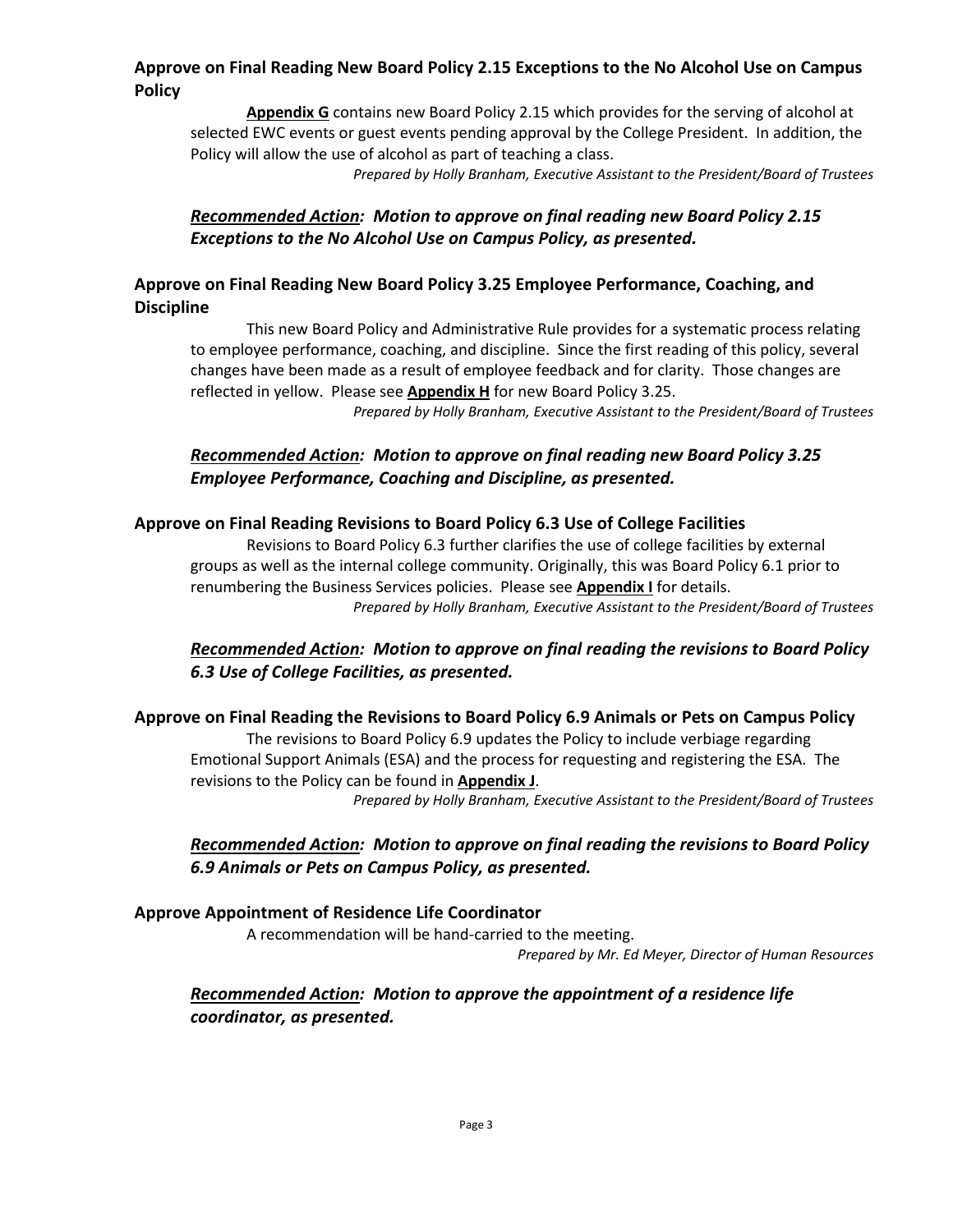## **INFORMATION ITEMS**

#### **Student Services Update**:

Please see **Appendix K** for the Student Services update.

*Prepared by Dr. Rex Cogdill, Vice President for Student Services*

#### **Academic Services Update:**

Please see **Appendix L** for the Academic Services update.

*Mr. Roger Humphrey, Acting Vice President for Academic Services*

o **Dual/Concurrent Summary SEA52 Report**: Please see **Appendix M** for details.

*Prepared by Mr. Roger Humphrey, interim Vice President for Academic Services*

#### **Construction Projects Update**:

Please see **Appendix N** for a list of projects.

*Prepared by Mr. Ron Laher, Vice President for Administrative Services and Mr. Keith Jarvis, Director of Physical Plant*

#### **Faculty Senate Update**:

An update will be provided at the meeting.

*Prepared by Ms. Kate Steinbock, Faculty Senate President*

#### **Human Resources Update**:

Please see **Appendix O** for the August update.

*Prepared by Mr. Edward Meyer, Director of Human Resources*

#### **Institutional Development Update**:

An update will be provided at the meeting.

*Prepared by Mr. John Hansen, Director of Institutional Development*

#### **Staff Alliance Update**:

Please see **Appendix P** for the Staff Alliance update and Spotlight.

*Prepared by Ms. Kimberly Russell, Staff Alliance President*

### **Trustee Topics**

**Approve Trustee Nominee for WACCT Leadership Award** – Please see **Appendix Q**. Please submit the nomination packet to Holly by December 1.

#### **Executive Session – Personnel**

*Recommended Action: Motion to approve adjourning to executive session to discuss personnel.*

#### **Adjournment**